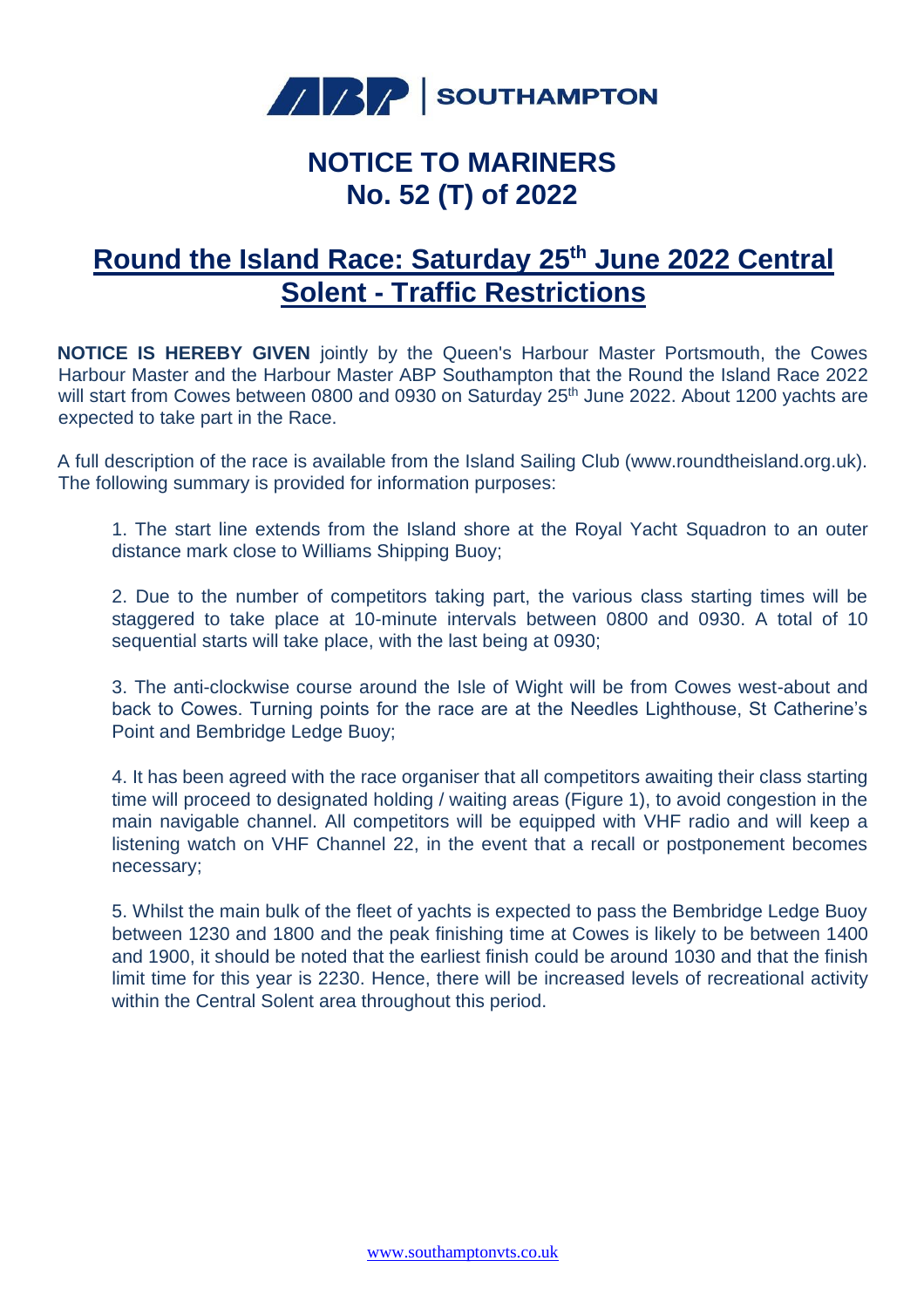

Figure 1 – Start/ Finish Lines and Waiting Areas

6. When rounding Seaview all competitors must remain to seaward of the mooring area indicated at Figure 2. The area is indicated by a box originating from the shoreline at the north end of Seagrove Bay (the white flats) in approximate position 50° 43.00'N, 001°06.30'W, out to 'Pier Head' which is a yellow spherical buoy (in approximate position 50°43.31'N, 001°05.63'W), NW to the 'Line Post' which is a yellow post with blue windsock (in approximate position 50°43.60'N, 001°06.23'W), then directly back to the shoreline at Seaview Duver. One orange inflatable will be laid on the eastern side of the box and approx. three orange inflatables will be equally spaced between Pier Head and the Line Post on the northern side of the box. Competing yachts disregarding the box and entering the Seaview mooring area will be subject to protest.